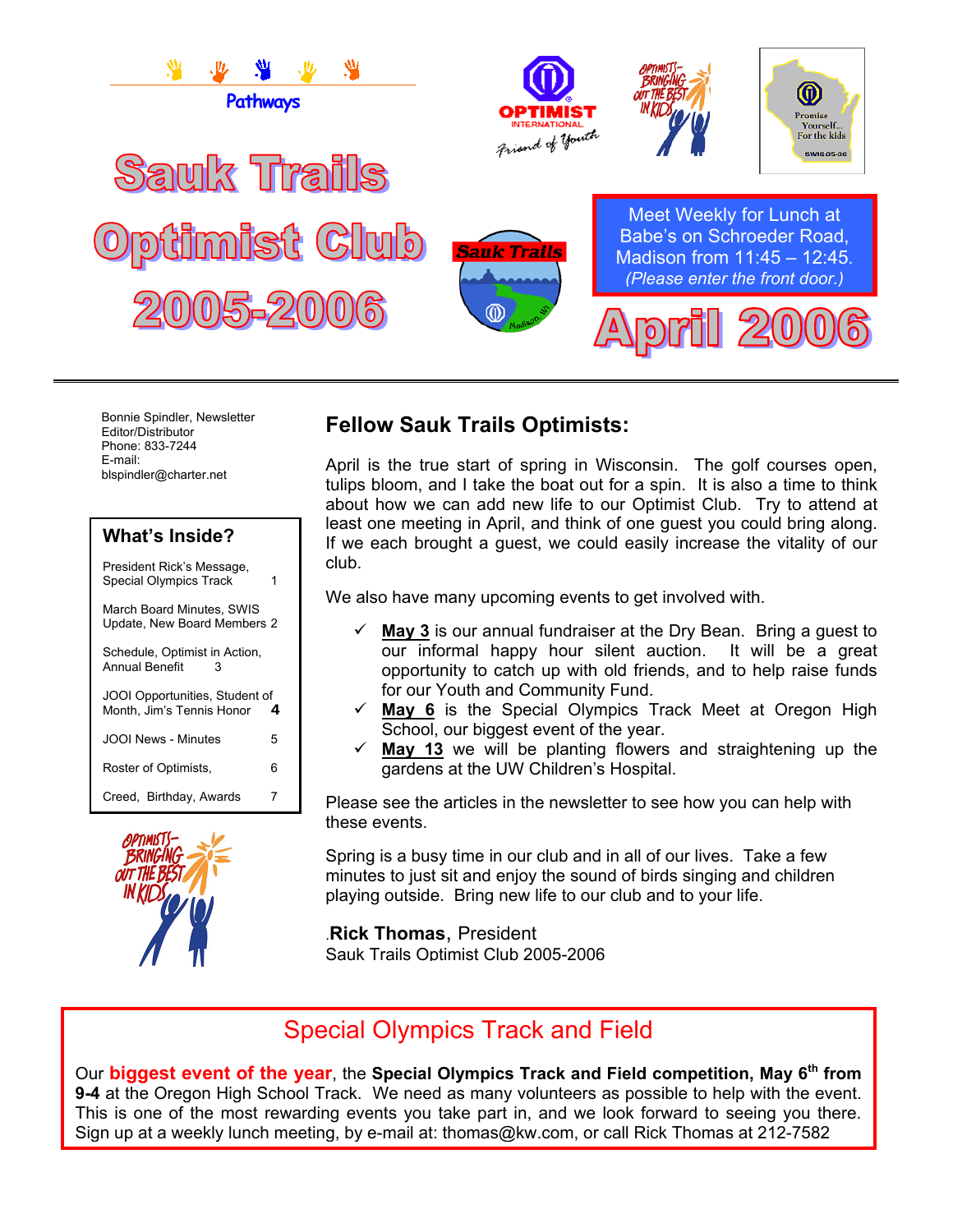#### **April 2006 Sauk Trails Optimist Club, Ltd. Page 2 of 7**

**Sauk Trails Optimist Club – STOC Board Minutes, Wisconsin Community Bank, 3/14/2006**

**Members in Attendance:**

President: Rick Thomas Board Members Before Meeting By Phone: Gene Spindler, Kevin Campos, Barb Mulcahy, Sandy Fisher

President, Rick Thomas, started at 4:30 pm, *(By himself, with input previously on phone from board members).* 

- $\checkmark$  Approval of minutes and financials were waived due to a lack of attendance.
- $\checkmark$  -Change of location was discussed. E-mail was sent to board members discussing possible new locations.
- $\checkmark$  -Spring fundraiser was discussed. May 3, \$10 at door, public welcome.
- $\checkmark$  -Special Olympics Track meet, we'll call members in April.
- $\checkmark$  -Childhood Cancer programs-We will look at new events at our next board meeting.

The meeting was adjourned at 4:45 pm. *(Next meeting in Rick's office, directions will be coming to board members).*  **Rick Thomas, President** 

The Sauk Trails Board meets the 2<sup>nd</sup> Tuesday of each month at **4:30.** Each board member should put these dates on their dar: **April 11th** calen **, 2006;** May 9<sup>th</sup>; June 13<sup>th</sup>; July 11<sup>th</sup>; August 8<sup>th</sup>; September 12<sup>th</sup>.

SWIS – Southern Wisconsin Conferences

*All officers should put these 2006 dates on their calendar.* 

- $\checkmark$  April 28 29<sup>th</sup> Racine Marriott <br>
→ August 4 5<sup>th</sup> Holiday Inn, Ma
	- Holiday Inn, Madison West

### 2006-2007 Officers and Board Members Wanted

Become part of the Board of Directors of the Sauk Trails Optimist Club. Help shape the direction you want the club to go. You know you want to do it! We currently meet the  $2^{nd}$  Tuesday of each month for one hour. Please contact Rick Thomas at 212-7582 or [thomas@kw.com](mailto:thomas@kw.com).

The election of the new and continuing board will occur May  $10<sup>th</sup>$  or  $17<sup>th</sup>$  for the board starting Oct. 2006. *(Report of new 2006-7 officers needs to go to Optimist International by May 20th, 2006).* 

Check out the new SWIS Website at: [www.swisdistrict.org](http://www.swisdistrict.org/) . This website has been redesigned and was made available the beginning of February 2006. Find out more about your SWIS organization…….



#### **Sauk Trails Club Officers 05-06**

President Rick Thomas

Secretary/Treasurer Gene Spindler

> Past President Tim Belter

Vice Presidents Greg Hermus Pete Graven Kevin Campos

Board of Directors Sandy Fischer Barb Mulcahy Bob Wortinger Mike Milia Jason Kadow Jill Thomas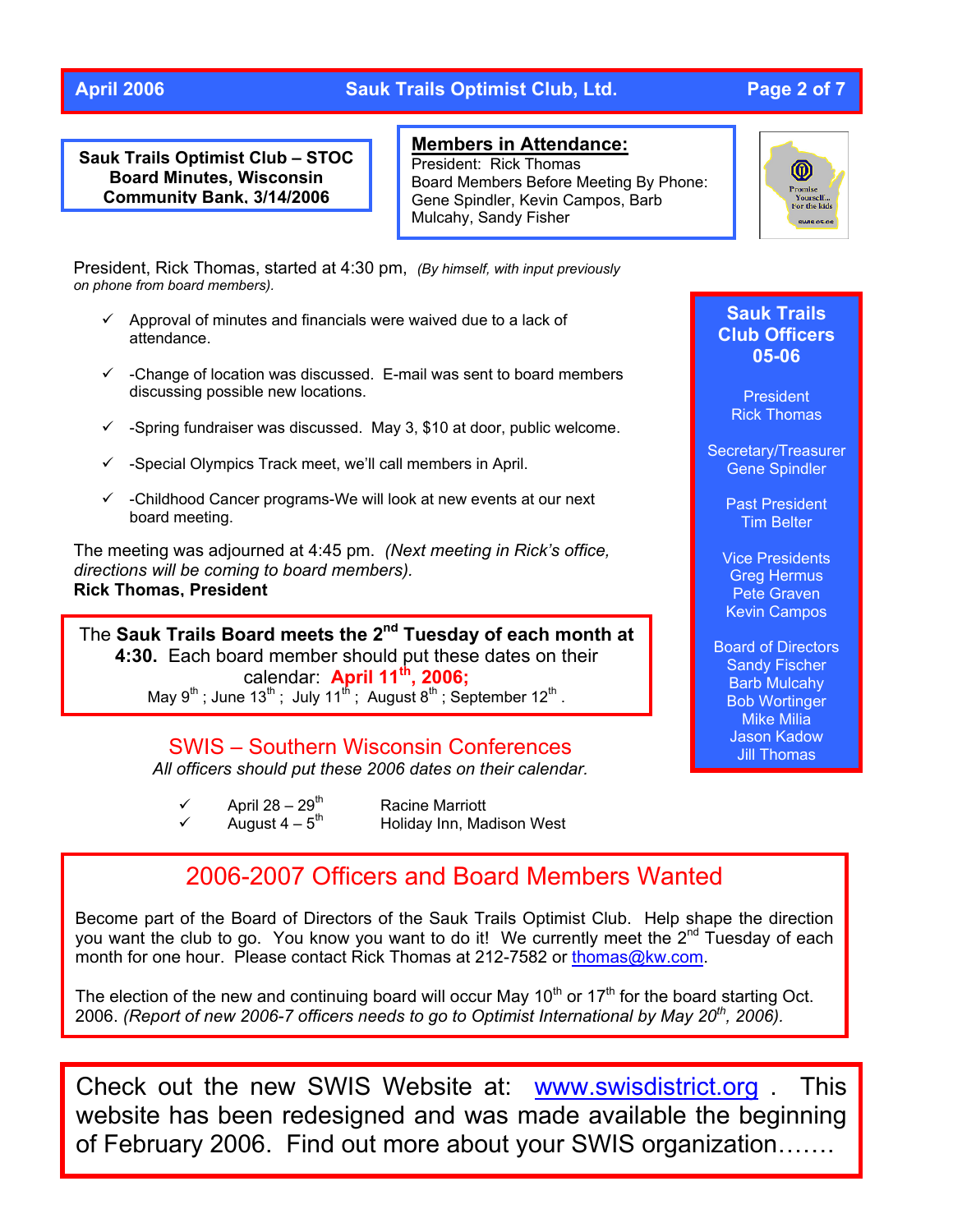#### **April 2006 Sauk Trails Optimist Club, Ltd. Page 3 of 7**

#### **April 2006 Schedule**:

| Apr $4^{th}$ Tu           | <b>JOOI</b> Group needs drivers.     |
|---------------------------|--------------------------------------|
| Apr 5 <sup>th</sup>       | 11:45, lunch Babe's                  |
| Apr 12 <sup>th</sup>      | 11:45, lunch Babe's                  |
| Apr 19 <sup>th</sup>      | 11:45, lunch Babe's                  |
| Apr 22 <sup>nd</sup> Sat  | <b>JOOI</b> Group needs drivers.     |
| Apr 22 <sup>nd</sup> Sat. | <b>UW Band Concert, (tickets</b>     |
|                           | ordered earlier)                     |
| Apr 26 <sup>th</sup>      | 11:45, lunch Babe's                  |
| Apr 29 <sup>th</sup> Sat  | <b>SWIS Conference</b>               |
| May $3^{\text{rd}}$       | Lunch CANCELLED at Babe's            |
| May $3^{\text{rd}}$       | <b>Annual Silent Auction, 6-8 PM</b> |
|                           | (Fundraiser, Dry Bean, article)      |
| May 6 <sup>th</sup>       | <b>Special Olympics Track</b>        |
| May 13 <sup>th</sup> Sat. | Optimist in Action >>>>>>>           |
| May 10 <sup>th</sup>      | <b>Respect for Law</b>               |
| May 24 $th$               | <b>Scholarship Recognition</b>       |
| June 18 <sup>th</sup>     | Sun., meals UW Hospital (tent)       |
| Jul 24-25                 | <b>Service Club Olympics (tent)</b>  |

Other events and activities will be scheduled and/or rescheduled by Sauk Trails Board.



# Spring is Sprouting at UW Children's Hospital

Join us for **Optimists in action day on Saturday, May 13th** as we plant flowers and clean up the garden area of the UW Children's Hospital. Help beautify the gardens and give the children a beautiful place to relax and forget about being in the hospital. We will be working from 1-4pm. Sign up at a lunch meeting, by phone at 212-7582, or by e-mail at: [thomas@kw.com.](mailto:thomas@kw.com)

#### 2006 Sauk Trails Optimist Club Benefit

The Sauk Trails Optimist Club is once again conducting a spring benefit for our Youth and Community Fund. This year's goal is to raise funds to help establish our Childhood Cancer Campaign with UW Children's Hospital. It also goes toward providing scholarships for students who perform community service throughout their high school careers, along with numerous other programs that benefit youth in our community.

We are having the event **May 3 at the Dry Bean on Verona Rd**. The event will run from 6-8pm. with the band **Buzz Meade** playing at 8pm. Admission to the event will be \$10, and will include an appetizer bar and admission to the silent auction. Past auctions have included many gift certificates from local businesses along with Packer and Badger autographed items. If you have any questions, or would like to donate an auction item, please contact Rick Thomas at 212-7582 or [thomas@kw.com](mailto:thomas@kw.com).

| <b>DATES</b>            | <b>Location</b> | <b>Speaker</b>                                    | <b>Topic</b>                                                      | Lunch                                                        |
|-------------------------|-----------------|---------------------------------------------------|-------------------------------------------------------------------|--------------------------------------------------------------|
| April 5 <sup>th</sup>   | Babe's          | Nicole Schultz from<br>Hospice                    | Caring for loved ones in<br>need of Hospice care                  | Club Sandwich or<br>Raspberry Chicken<br>Salad               |
| April 12 <sup>th</sup>  | Babe's          | Ann Fleischly on<br>affordable health care        | Affordable health care<br>available.                              | Turkey & Swiss or<br>Chicken Caesar Salad                    |
| April 19th              | <b>Babes</b>    | Student of the Month                              | <b>Student for April Shares</b><br>with Club                      | Grilled Cheese or Beef<br>Taco Salad                         |
| April 26 <sup>th</sup>  | <b>Babes</b>    | <b>TBA</b>                                        | <b>TBA</b>                                                        | <b>BLT or Cobb Salad</b>                                     |
| May $3^{\overline{rd}}$ | <b>Babes</b>    | CANCELLED                                         | Instead: Dry Bean,<br><b>Silent Auction</b><br>Fundraiser, 6-8 PM | <b>NA</b>                                                    |
| May $10^{th}$           | <b>Babes</b>    | Police / firemen                                  | Respect for Law                                                   | Chicken Pita Wrap or<br>Veggie Salad                         |
| May $17^{th}$           | <b>Babes</b>    | Student of the<br>Month                           | Student for May<br><b>Shares with Club</b>                        | French Dip or Cajun<br>Chicken Salad                         |
| May $24th$              | <b>Babes</b>    | Scholarship<br>Recipient                          | Present Scholarship to<br>deserving students                      | <b>Blackened Salmon</b><br>Sandwich or Chicken<br>Taco Salad |
| May $31^{st}$           | <b>Babes</b>    | <b>Bill DiCarlo from</b><br><b>Alliant Energy</b> | <b>Alliant Energy</b><br>information                              | Turkey Asparagus Melt<br>or Spinach Salad                    |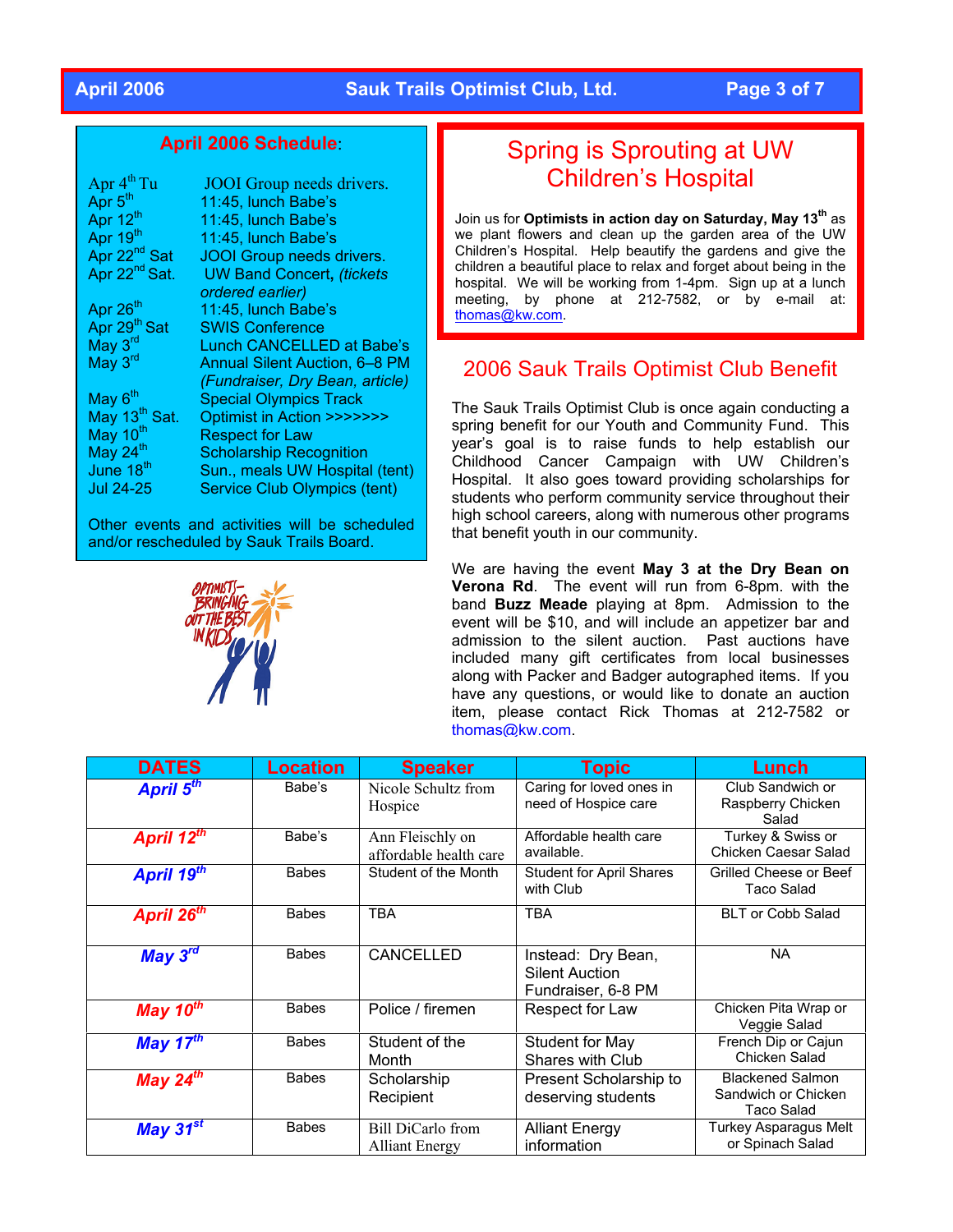# JOOI Club Volunteer Opportunities

Support the JOOI Club- Spartan Youth Service Team at Memorial High School.

- 9 Join the JOOI club on **April 4th** (Tu) as they sponsor the first SPIRIT day at Memorial High School. They are in need of drivers to get the students to and from volunteer activities.
- 9 Join the JOOI club on **April 22nd** (Sat) as they work on the Ice Age Trail in Verona. They are in need of drivers and volunteers to help with the project.

Please contact Rick Thomas at 212-7582 or [thomas@kw.com](mailto:thomas@kw.com) for further details.

# Micah Herstand receives Student of the Month

**Sauk Trails HONORED the Following Students** 

Annie Wilcox Student of Month for October Brigitte Knoll Student of Month for November Eric Bent Student of Month for December Tenzin Dhanze Student of Month for January Micah Herstand Student of Month for Feb& March

Micah, a senior, has been an active member of the Spartan Youth Service Team/JOOI Club for the past 2 years. He is currently on the board of directors and serves as the club webmaster. Micah has been working with another club member to get a JOOI club started at the Jefferson Middle School. He also has been the driving force behind JMMHS SPIRIT Day, a day Memorial students are devoting to performing community service.

Micah may attend Washington University in St. Louis, majoring in visual communications.



Diane Riley, Student of Month Coordinator presenting to Micah on March  $8<sup>th</sup>$ , 2006



Carole Klopp and Mary Schwartz, JOOI Co-coordinators are on either side of Micah and his mother Judith Herstand

**STUDENT of MONTH > SOM SCHEDULED DATES:**  Apr.  $19^{th}$ ; May  $17^{th}$ .

# Jim Judd WINS Tennis Award in Florida

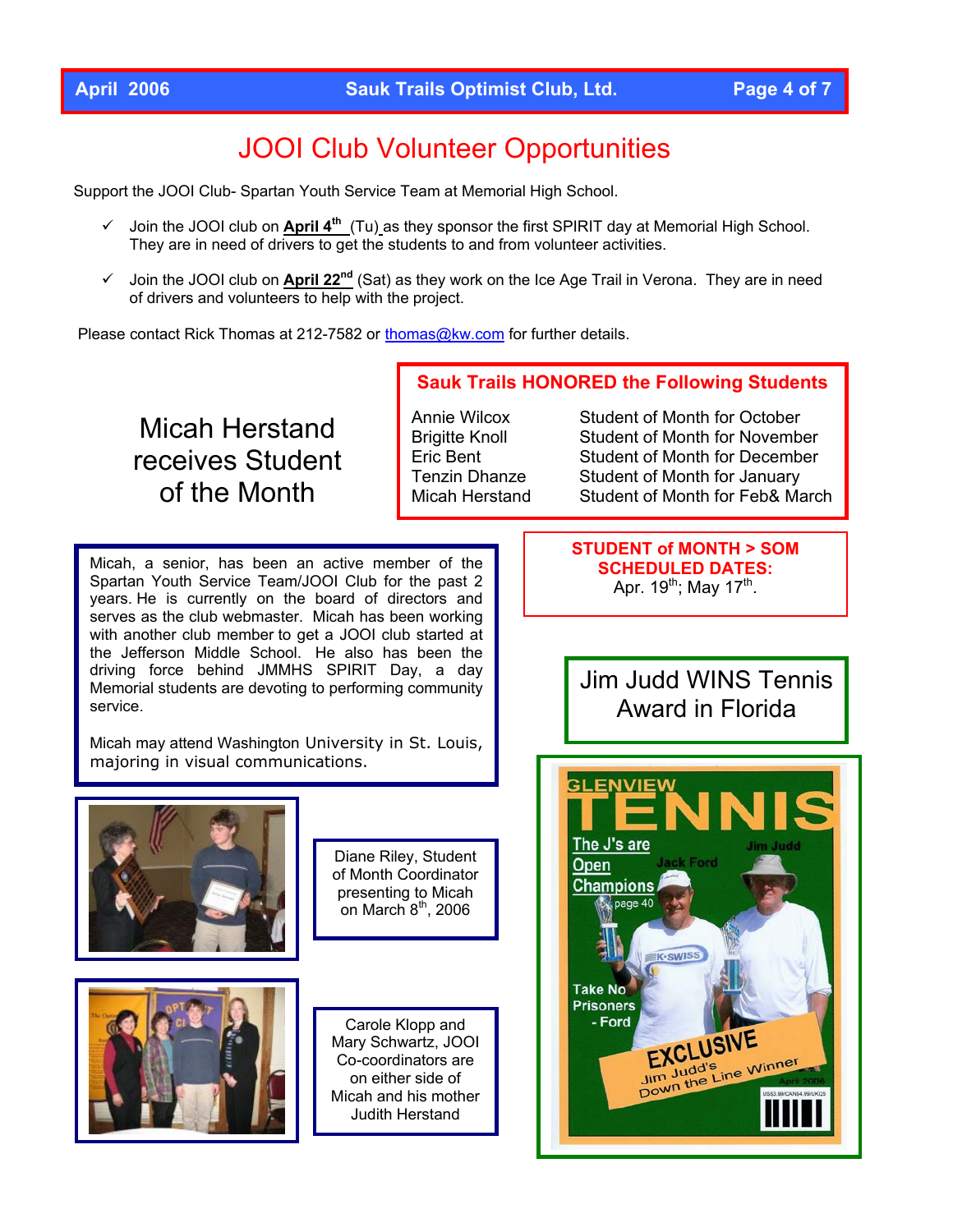# **The JOOIFul Spartan Spartan Youth Service's monthly newsletter**

A letter from the Presidents:

One of the major goals of Spartan Youth Service is to spread the spirit of volunteerism to others in our community. The month of March has been a wonderful example of our commitment to this cause. We have: worked at Jefferson Middle school to build a JOOI club; worked to develop SPIRIT, a community service day at Memorial; and we have worked very hard to prepare for "Service Begins At Home," our elementary school project. As presidents, we are very proud of every club member who has helped to spread JOOI this month.

This month's feature project is "Service Begins At Home." To participate in this project, a group of our members visited Chávez elementary school on March 27th and gave a presentation on service and volunteerism. The elementary students will spend the next two weeks doing "service" at home. The Spartan presenters will then return to complete an on-site project, award service certificates and celebrate the students' service with a party the week of April 9th. Spartan Youth Service has also received a request to present at Orchard Ridge elementary school. So, if you missed Chávez, you can still participate. Remember, no matter how you choose to do it, spreading JOOI throughout our community is a major (and exciting) goal!

> Be JOOI-Ful, Kristen Fox and Annie Wilcox Spartan Youth Service co-Presidents

# **Committee News**

#### SENIORS

Success! The Hollywood stars talent show was wonderful! With 8 acts and a few helpers, the show went off without a hitch. Club members have been doing a great job filling Oakwood visit spots. Lastly, look forward to Brat Fest shifts for the West Side Senior Coalition.

#### OPTIMISTS

The optimist committee is working to raise money to fulfill the Ronald McDonald house wish list, this will add to our partnership with them through the pop-top collection. Also, shifts will be available for Special Olympics track on Saturday, May  $6<sup>th</sup>$ .

## JEFFERSON

Presentations will continue as we spread JOOI to the 6<sup>th</sup> and 7<sup>th</sup> graders. Meetings will begin again Thursday, March 30. A puppy chow sale will take place April 13<sup>th</sup> and 14<sup>th</sup> to add to the Humane Society fund.

#### FUNDRAISING

Planning has started for Daffodil Days for the American Cancer Society. The sale will take place in early April or as soon as the flowers come in. Don't forget to send all your friends flowers!

## COMMUNITY

Community is continuing work on the 10-k Project, which is a joint effort with students at the UW to encourage young people to do community service. If you are interested in helping, contact Annemarie Rodriguez.

## **SCHOOL**

The Crestwood Caper went very well, attendance was good and our help was greatly appreciated. School clean up will be March 29<sup>th</sup> after the short meeting for elections. "Service Begins At Home" is still going on AND it's not too late to sign up for Orchard Ridge!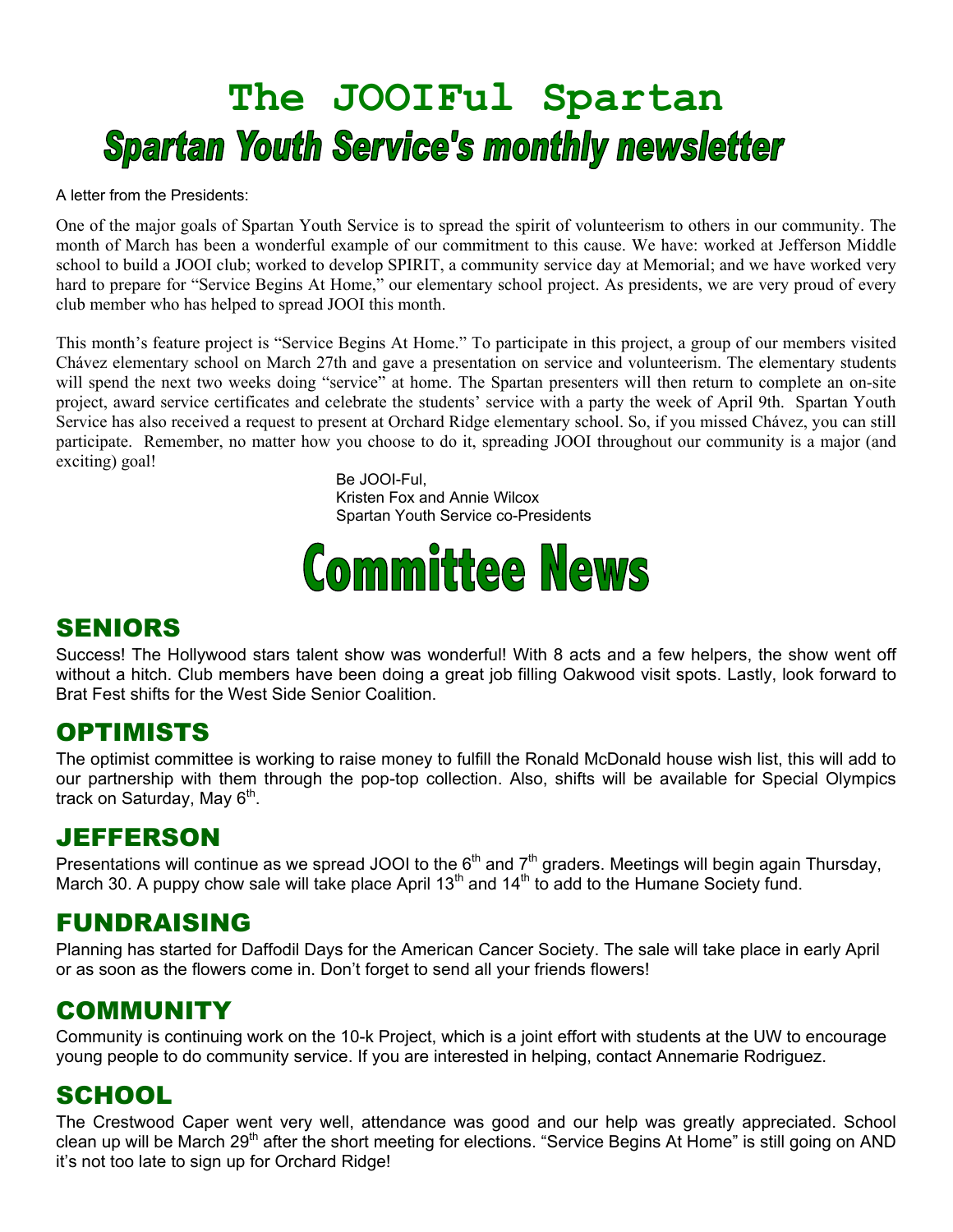|  | Sauk Trails Optimist Club, Ltd. - Membership Roster April 2006 (Updates in Red) |  |  |  |
|--|---------------------------------------------------------------------------------|--|--|--|
|--|---------------------------------------------------------------------------------|--|--|--|

| Name                           | Company                                                     | Work No.             | Home No.             | Fax No.      | <b>E-Mail Address</b>                                                |
|--------------------------------|-------------------------------------------------------------|----------------------|----------------------|--------------|----------------------------------------------------------------------|
| <b>BJ</b> Bailey               |                                                             |                      |                      |              | Mrfuel4@vahoo.com                                                    |
| <b>Steve Bailey</b>            | Crown Dental Laboratory                                     | 271-5537             | 238-8535             | 271-1657     | Sbailev100@aol.com                                                   |
| Tim Belter                     | Johnson Bank                                                | 240-1890             | 455-1145             | 240-1870     | tbelter@johnsonbank.com                                              |
| <b>Scott Bodley</b>            | Self Employed                                               | 702-387-2335         | 288-8796             | 217-1873C    | seavan4@hotmail.com                                                  |
| David Braun                    | M&I Bank                                                    | 231-5656             | 217-2182             |              | David.braun@micorp.com                                               |
| Kevin Campos                   | Campos Financial Group                                      | 235-1030             | 846-2997             | 443-1919     | Kevin@kevincampos.com                                                |
| Kristi Campos                  | Distinctive Dentistry & Facial Aesthetics                   | 836-1422             | 846-2997             |              | klmilton@hotmail.com                                                 |
| <b>Rick Conne</b>              | H & R Block                                                 | 829-8206             | 833-3793             |              | rconne@hrblock.com                                                   |
| Lori (Handel) Davis            |                                                             |                      | 848-9673             |              | lhandel@tds.net                                                      |
| Jerry Edgar, Jr                | SWIS Lt. Gov, Zone 6, 2005-2006                             | 222-7600             | 837-6731             |              | jerry edgarjr@us.aflac.com                                           |
| Sandra Fischer                 | Wegner, LLP CPAs & Consulting                               | 442-1920             | 437-8448             | 274-3361     | Sandy.fischer@wegnercpas.com                                         |
| Brian Fisher                   | M & I Bank                                                  | 252-5901             | 850-4368             | 283-5713     | Brian.fisher@micorp.com                                              |
| Carrie Fluhr                   | Wisconsin Community Bank                                    | 298-1743             | 219-3551             | 298-1710     | Cfluhr.@thewcb.com                                                   |
| Daniel Gibson                  | <b>SVA Planners</b>                                         | 826-2322             | 836-4714             |              | Gibsond@sva.com                                                      |
| Peter Graven                   | Independent Bank                                            | 835-9961             | 276-5912             |              | petegraven@inbank.com                                                |
| Mike Gustafson                 | Suby Von Haden                                              | 826-2292             | 831-6914             | 831-4243     | gustafsonm@sva.com                                                   |
| Gregory Hermus                 | Morgan Stanley                                              | 829-4341             | 845-3820             |              | Ghbadger@charter.net                                                 |
| Donald Higgins                 | Higgins Insurance Group                                     | 274-4200             | 824-0914             | 274-4210     | Don@hhig.net                                                         |
| Ricki Hoefer                   | Edward Jones                                                | 831-0988             | 833-6268             |              | Philricki@aol.com                                                    |
| Jared Holthe                   | <b>Badger</b> Chiropractic                                  | 848-2638             | 848-2638             |              | Holthe s@yahoo.com                                                   |
| Sheri Holthe                   | <b>Badger</b> Chiropractic                                  | 848-2638             | 848-2638             |              | Holthe s@yahoo.com                                                   |
| Laurie Irwin                   | Special Olympics, Wisconsin                                 | 221-2900             | 233-0543             |              | lirwin@specialolympicswisconsin.org                                  |
| Kathy Johnson                  | Risk Management Strategies, LLC                             | 663-9032             | 663-9032             | 206-666-6435 | Kljohnson@charter.net                                                |
| Jim&Dee Judd                   | Retired                                                     |                      | 833-2622             |              | juddj@thevillages.net                                                |
| Jason Kadow                    | Meicher CPA                                                 | 238-1970 x310        | 827-6707             |              | Iasonk@meichercpa.com                                                |
| Dale Kalscheur                 | The Neckerman Agency                                        | 238-2686             | 437-4470             | 238-7798     | D kalscheur@neckerman.com                                            |
| Carole Klopp                   | <b>Education Consultant</b>                                 | 833-9620             | 833-4561             | 833-9619     | klopp@chorus.net                                                     |
| Chuck Koehler                  | Koehler & Associates                                        | 838-7133             | 838-7133             |              | Koehler01@charter.net                                                |
| Gail Koehler                   | Attic Angels Retirement Center                              |                      | 838-7133             |              | Koehler01@charter.net                                                |
| Mark Kraemer                   | Park Bank                                                   | 283-6810             | 848-6899             | 283-6823     | mkraemer@parkbank.com                                                |
| Joseph Marty                   | Wells Fargo                                                 | 643-9524C            | 831-4799             |              | khmarty@chorus.net                                                   |
| Todd McMillin                  | SWIS Governor, 2005 - 2006                                  | 866-304-6898         | 608-756-9978         |              | $t$ mcmillin@charter.net                                             |
| Brinda Mecham                  | Crown Dental Laboratory                                     | 271-5537             |                      |              | Brstratton@aol.com                                                   |
| Michael Milia                  | Advantage Real Estate 235-1302(cell)                        | 441-7761             | 235-3702             | 441-8471     | mmilia@tds.net                                                       |
| Barb (Dwyer) Mulcahy           | <b>Independent Bank</b>                                     | 848-7247             | 513-6965             | 845-6728     | barbaramulcahy@inbank.com                                            |
|                                |                                                             |                      |                      |              |                                                                      |
| Tony Nagin, Jr.<br>Kelly Piper | Badger Tax & Acct Services                                  | 278-1111<br>224-2944 | 238-5335<br>237-1383 |              | tony@badgertax.com                                                   |
|                                | Boumatic                                                    |                      |                      |              | kellypiper@charter.net                                               |
| Janine Richgels<br>Diane Riley | US Bank, N.A., Pvt Bank Associate                           | 252-4110             | 241-5714             | 252-7652     | anine richgels@usbank.com                                            |
|                                | Associated Bank<br>WI Dept of Ag, Trade & Cons. Protection. | 259-4204<br>224-4761 | 643-0821<br>836-0151 |              | Sue.riley@associatedbank.com<br>schererai@hotmail.com                |
| Alison Scherer                 | Trinity Financial Planning                                  | 829-1010             | 836-0151             | 233-7161     | John@trinfin.com                                                     |
| John Scherer                   |                                                             |                      |                      |              | Lisa.Schluesche@Associatedbank.com                                   |
| Lisa Schluesche                | Associated Bank                                             | 259-2052             | 441-9269             |              |                                                                      |
| Ray Schmitz                    | Retired                                                     |                      | 233-3786             |              | Ischmitz@chorus.net                                                  |
| Phil Schrabeck                 | <b>AMCORE Bank</b>                                          | 821-1918             | 821-0980             |              | pschrabeck@amcore.com                                                |
| Mary Schwartz                  | Waddell & Reed                                              | 442-1500             | 437-2233             |              | Mnorrb@aol.com                                                       |
| Jacci See                      | First Weber Group                                           | 828-5105             | 827-6326             | 836-3102     | Seej@firstweber.com                                                  |
| Bonnie Spindler                | Semi-Retired, Computer Trainer                              | 833-7244             | 833-7244             |              | Blspindler@charter.net                                               |
| Gene Spindler                  | Retired)                                                    |                      | 833-7244             |              | genespindler@charter.net<br>Christina.SmithWilkie@Associatedbank.com |
| Christina Smith-Wilkie         | Associated Bank                                             | 833-1444             | 827-0222             |              |                                                                      |
| Jill Thomas                    | First Business Bank                                         | 232-5924             | 850-4250             | 232-5920     | jthomas@fbbmadison.com                                               |
| Rick Thomas                    | Drycleaners Consultant                                      | 271-1088             | 274-0528             |              | Jathoma2@facstaff.wisc.edu                                           |
| Jennifer Tiedemann             | Business Owner, Domestic Eng.                               | 845-6367             | 845-6367             |              | rtiedemann@tds.net                                                   |
| Rick Tiedemann                 | Morgan Stanley                                              | 829-2882             | 845-6367             |              | rtiedemann@tds.net                                                   |
| Amy Tripp                      |                                                             |                      |                      |              | No E-Mail                                                            |
| <b>Bob Wortinger</b>           | Kiesling Associates                                         | 664-9110             | 829-3926             | 273-2383     | Rwortinger@kiesling.com                                              |